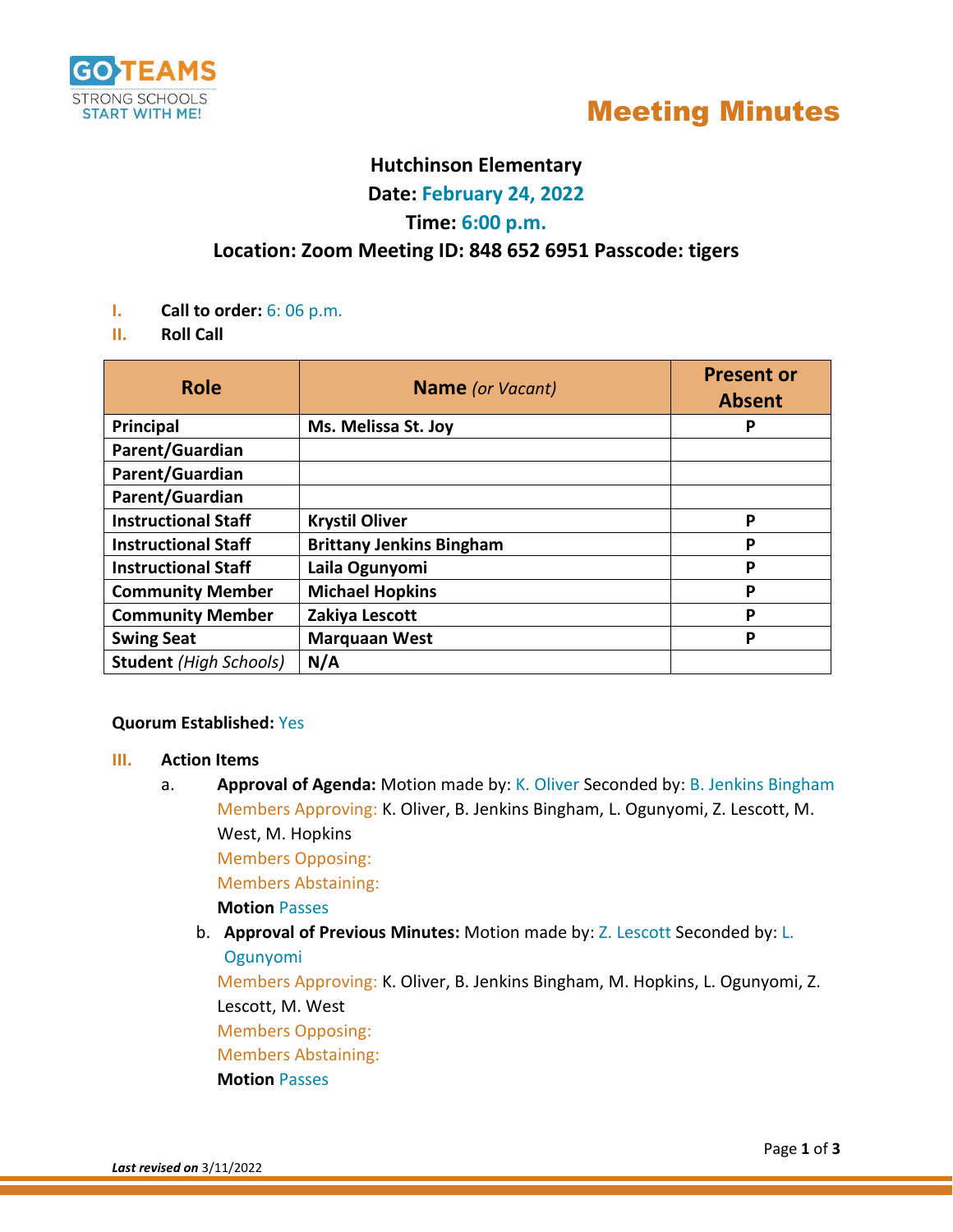

#### **IV. Discussion Items**

**Discussion Item 1**: Budget Presentation

a. Top 3 Strategic Plan Priorities for FY23:

-Improve student mastery of core knowledge -Inform and engage the school community -Cultivate a rigorous STEM program model

b. Request is to maintain all classroom teachers.

c. Family engagement is allotted \$6,000. If enrollment increases beyond 259 students \$10,000 will be added to family engagement.

d. Ms. St. Joy explained the FY23 CARES Allocations would be used to purchase a teacher, 2 paraprofessionals, 1 instructional coach, and teaching supplies.

e. Mr. West asked how the school will continue with student and family engagement if "Communities In Schools" is not in the school budget for next year. Ms. St. Joy stated that the Care Team will fill in the gap. Ms. St. Joy will meet with Joy Hunter to see what funding is available at the district level.

#### **Principal's Report**

- b. Hutchinson has made improvements in student attendance. December had an 86% average daily attendance, and the current average daily attendance is 90%
- c. The cluster food bank is scheduled for 3/15/22 (9am-Noon).
- d. Upcoming principal conversations will be held on 3/14/22 (10am and 5pm)
- e. MAP testing will begin March 7<sup>th</sup>- March 28<sup>th</sup>
- f. Georgia Milestone Testing will begin May 2<sup>nd</sup>-May 13<sup>th</sup>.

#### **V. Announcement: None**

#### **VI. Adjournment**

Motion made by: K. Oliver Seconded by: L. Ogunyomi Members Approving: K. Oliver, B. Jenkins Bingham, M. Hopkins, L. Ogunyomi, Z. Lescott, M. West Members Opposing: Members Abstaining: **Motion** Passes

#### **ADJOURNED AT** 6:49 p.m.

-----------------------------------------------------------------------------------------------------------------------------